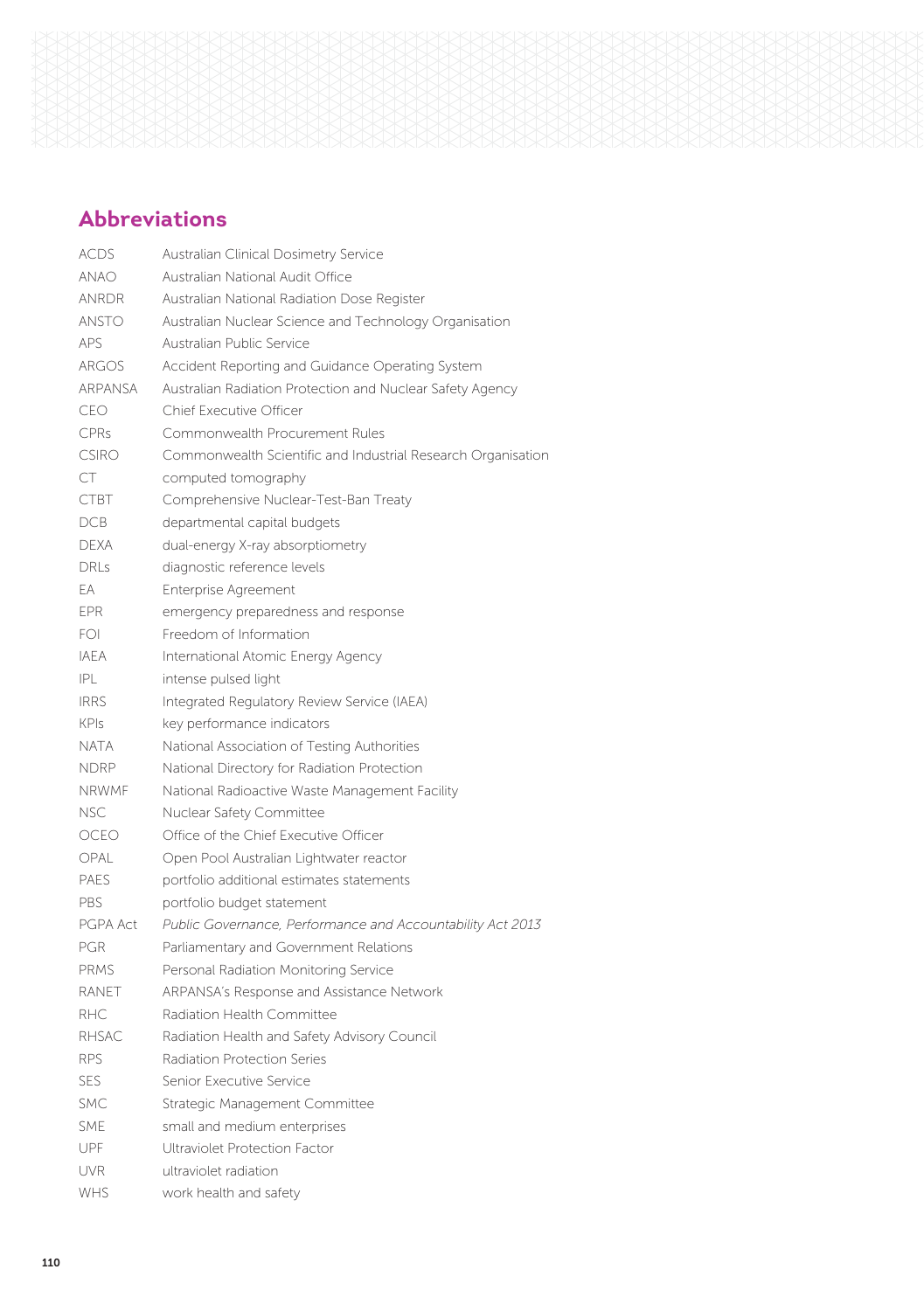

# **Glossary**

# *accident*

An unintended event which causes, or has the potential to cause, employees or members of the public to be exposed to radiation from which the individual doses or collective doses received do not lie within the range of variation which is acceptable for normal operation. An accident may result from human error, equipment failure or other mishap; it may require emergency action to save life or to safeguard health, property or the environment; it requires investigation of its causes and consequences and, possibly, corrective action within the program for control of radiation; and it may require remedial action to mitigate its consequences.

#### *activity*

The measure of quantity of radioactive decay.

# *Australian National Radiation Dose Register*

A centralised repository for the radiation dose records of workers as supplied by the employers, maintained by ARPANSA. It is currently limited to those engaged in the uranium mining and milling industry in Australia.

# *computed tomography (CT)*

A three dimensional x-ray image of an object or patient. The final image is a combination of multiple images taken as an x-ray tube rotates about the object or patient.

# *controlled apparatus – as defined in the ARPANS Act*

- (a) An apparatus that produces ionising radiation when energised or that would, if assembled or repaired, be capable of producing ionising radiation when energised,
- (b) An apparatus that produces ionising radiation because it contains radioactive material, or
- (c) An apparatus prescribed by the Regulations that produces harmful non-ionising radiation when energised.

# *diagnostic reference levels (DRLs)*

Dose levels for medical exposures in medical radio-diagnostic practices, or levels of activity in the case of radiopharmaceuticals, applied to groups of standard-sized patients or standard phantoms for common types of diagnostic examination and broadly defined types of equipment. These levels are expected not to be consistently exceeded for standard procedures when good and normal practice regarding diagnostic and technical performance is applied. DRLs will be set by relevant professional bodies and published by ARPANSA or the relevant regulatory authority from time to time.

# *dose*

A generic term which may mean absorbed dose, equivalent dose or effective dose depending on context.

# *dosimetry*

The theory and application of the principles and techniques involved in the measurement, calculation and recording of radiation doses.

# *exposure*

The circumstance of being exposed to radiation.

# *gamma ray*

Ionising electromagnetic radiation emitted by a radionuclide during radioactive decay or during a nuclear (isomeric) transition.

# *incident*

An event which causes, or has the potential to cause, abnormal exposure of employees or of members of the public and which requires investigation of its causes and consequences and may require corrective action within the program for control of radiation, but which is not of such scale as to be classified as an accident.

# *Integrated Regulatory Review Service (IRRS)*

A peer review and appraisal service offered by the IAEA to strengthen and enhance the effectiveness of a national regulatory system in nuclear, radiation, radioactive waste, transport safety and nuclear security.